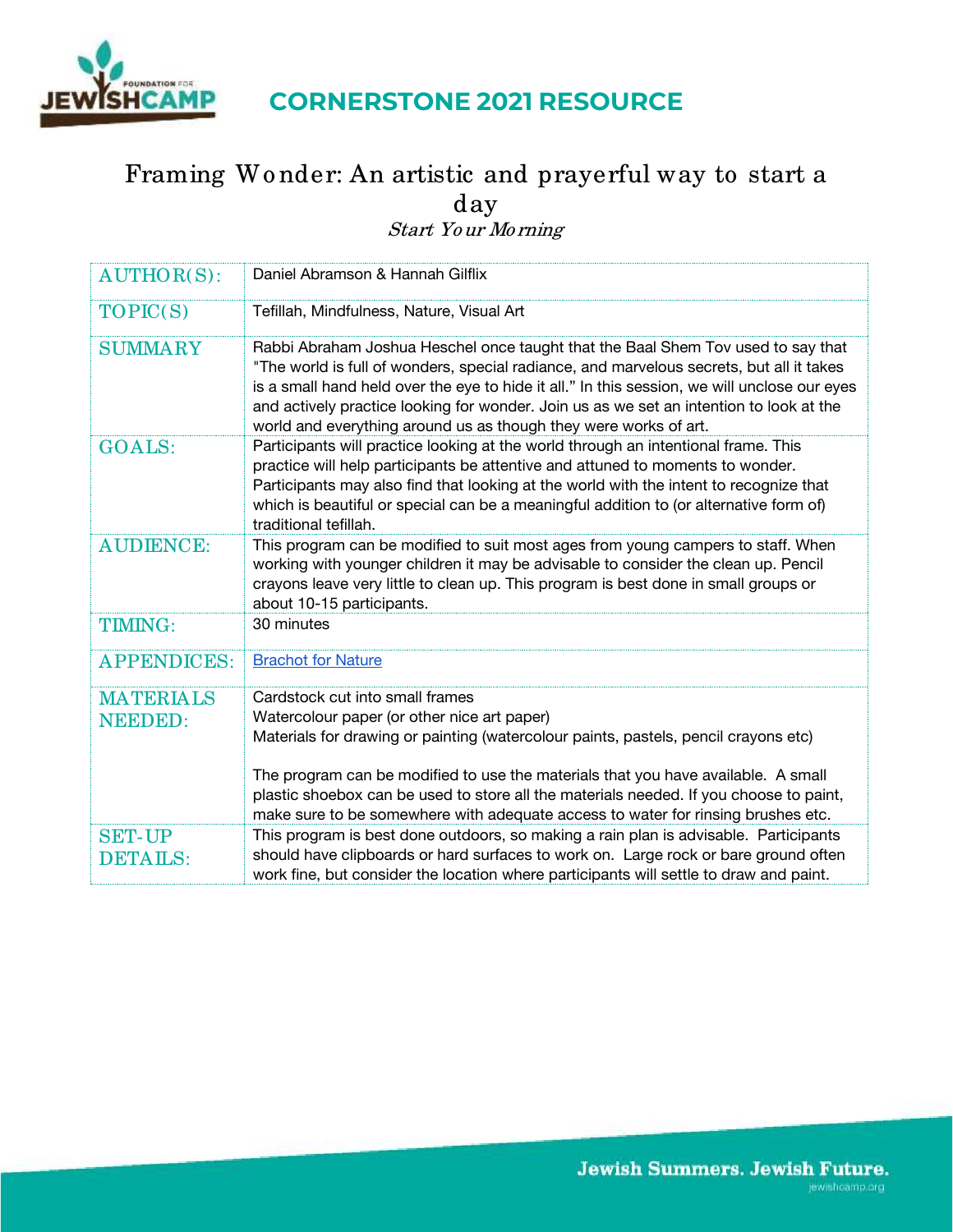

## **CORNERSTONE 2021 RESOURCE**

SESSION TIMELINE:

- 00:00-00:05 Introductions and instructions
- 00:05-00:25 Creating the artwork
- 00:25-00:30 Sharing the artwork and moments of wonder

SESSION OUTLINE:

00:00 - 00:05: Practicing unclosing your eyes

Ask participants to sit in a circle and close their eyes. Tell them that they'll be sitting like this for a few minutes and that they should focus on noticing everything they can about the environment with all their senses except for sight.

Explain that "Abraham Joshua Heschel used to say that we go through life with our vision obscured with a latticework of memorized knowledge. He said "The world is full of wonders, special radiance, and marvelous secrets, but all it takes is a small hand held over the eye to hide it all." Then let everyone sit, and listen, and feel, and smell with eyes closed for 1 minute

Explain that "As artists, it is our goal to see with clarity, and to actively uncover our eyes so we will really feel what it feels like to open our eyes and notice what we see when we learn to remove our small hands from over our eyes."

The facilitator explains that artists are constantly thinking about what is and isn't seen in a frame. Artists make choices about what is worth noticing. Participants find a piece of cardboard, or paper, and are instructed to cut out a square (approx 2x2 in). Once the square is cut, they'll cut out the inside of this square, leaving an outer border which will become their frame. The facilitator models how to use the cardboard frame to choose what is included in an image. In this way, framing guides our attention to what is important. In a similar way, some brachot are meant to help us direct our attention.

The facilitator reads a few of the brachot for nature, and explains that the goals of this session will be to find our own images of awe and wonder and to use our artwork to record them. In this way, our work can become something akin to visual brachot.

00:05 - 00:25: Creating the artwork

Participants receive a piece of watercolor paper, and drawing/colouring tools. Everyone chooses something amazing to paint and uses the oil pastels to create the outlines of the image. Once the outlines are complete, they will use the water color paints to fill in the background and the inside of all the shapes. Participants can make several paintings if they want, but encourage everyone to go slow and focus on details.